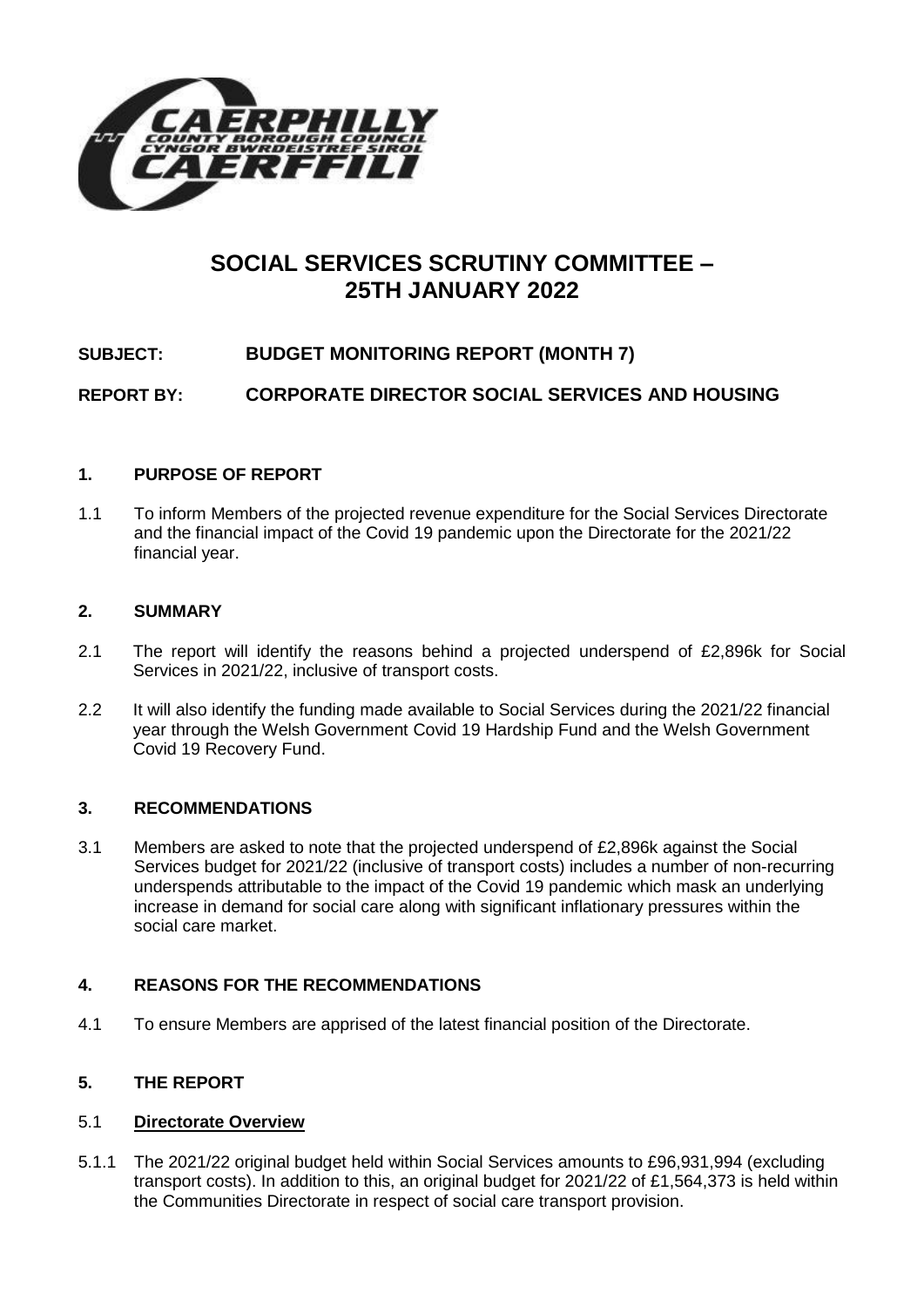- 5.1.2 These original budgets do not include any provision for pay awards. However, a provision of 1.75% with effect from 1st April 2021 is held within the corporate budget and will be distributed to service areas once the pay award for 2021/22 has been agreed. Therefore, the projected staff costs within this report are based on 2020/21 salary levels.
- 5.1.3 Information available as at 31st October 2021 suggests a potential underspend of £2,737k against the budget held within Social Services (see appendix 1 for details), while the social care transport budget is forecast to be underspent by £159k. This includes a projected overspend of £82k in respect of children's service transport reflecting the increasing numbers of looked after children. However, this £82k overspend is more than offset by a £241k underspend on adult services transport due to the ongoing reduction in day care provision in response to the Covid 19 pandemic. This would result in a total net underspend of £2,896k in respect of social care provision for 2021/22

| <b>Division</b>                                 | Original<br><b>Budget</b><br>(£000's) | Projection/<br><b>Commitment</b><br>(E000's) | Over/(Under)<br>Spend<br>(E000's) |
|-------------------------------------------------|---------------------------------------|----------------------------------------------|-----------------------------------|
| <b>Children's Services</b>                      | 26,485                                | 26,739                                       | 254                               |
| <b>Adult Services</b>                           | 68,291                                | 66,394                                       | (1,897)                           |
| Service Strategy & Business Support             | 2,156                                 | 1,062                                        | (1,094)                           |
| <b>Sub Total Directorate of Social Services</b> | 96,932                                | 94,195                                       | (2,737)                           |
| <b>Transport Costs</b>                          | 1,564                                 | 1,405                                        | (159)                             |
| <b>Grand Total</b>                              | 98,496                                | 95,600                                       | (2,896)                           |

- 5.1.4 The total net underspend has increased by £2,225k since the month 5 position was reported to this Scrutiny Committee on 21<sup>st</sup> November. However, Members will recall that a verbal update was given to accompany the month 5 report informing Members of a recent announcement of a Welsh Government Covid 19 Recovery Fund grant that was likely to increase the reported underspend by up to £2.5million. The month 7 position now includes around £2,314k of this Covid Recovery Fund grant which will be utilised to offset pockets of overspending across the Directorate and would account for the entire increase in the underspend since month 5. A further £747k of the Recovery Fund grant will be used to support the social care market and the remaining £975k will be used to enhance service provision and avoid a draw upon service reserves. Further details of how the total grant funding of £4,036k is projected to be used is set out in appendix 2.
- 5.1.5 The identifiable costs associated with the Welsh Government's Covid 19 Hardship Fund along with the grant income made available by Welsh Government have been kept separate from the day-to-day running costs of the Children's Services and Adult Services Divisions and have been captured within the Service Strategy & Business Support costs identified in this report.

# 5.2 **Children's Services**

5.2.1 The Children's Services Division is currently projected to overspend its budget by £254k as summarised in the following table:-

| <b>Original</b> | <b>Projection/</b> | Over/(Under) |
|-----------------|--------------------|--------------|
| <b>Budget</b>   | Commitment         | Spend        |
| (£000's)        | (E000's)           | (£000's)     |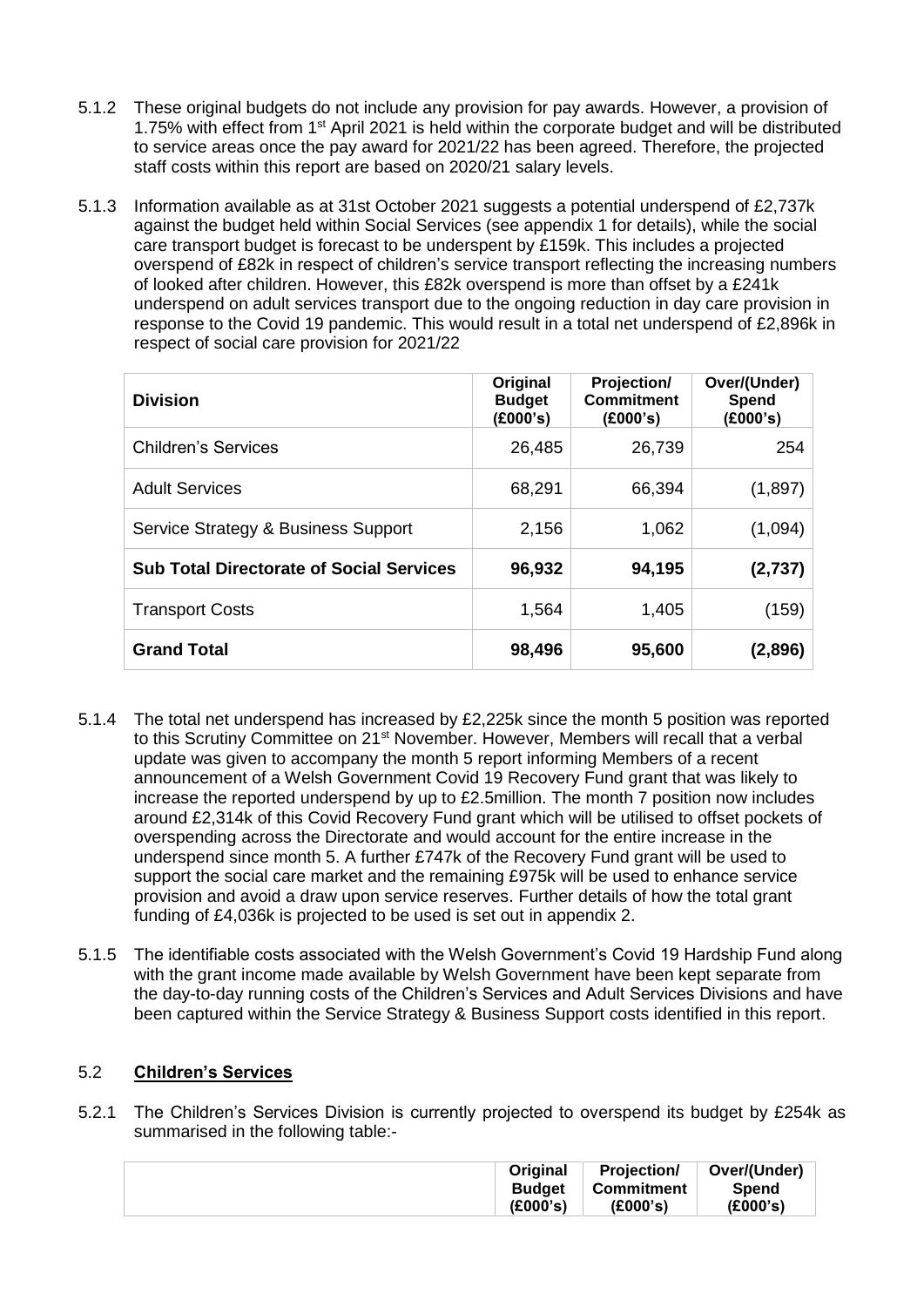|                                             | Original<br><b>Budget</b><br>(£000's) | Projection/<br><b>Commitment</b><br>(£000's) | Over/(Under)<br>Spend<br>(£000's) |
|---------------------------------------------|---------------------------------------|----------------------------------------------|-----------------------------------|
| Management, Fieldwork & Administration      | 9,753                                 | 9,310                                        | (443)                             |
| Residential Care Incl. Secure Accommodation | 5,898                                 | 6,395                                        | 497                               |
| Fostering & Adoption                        | 9,075                                 | 9,021                                        | (54)                              |
| Youth Offending                             | 395                                   | 395                                          | 0                                 |
| <b>Families First</b>                       | 5                                     | 5                                            | 0                                 |
| After Care Support                          | 799                                   | 1,018                                        | 219                               |
| <b>Other Costs</b>                          | 560                                   | 595                                          | 35                                |
| <b>Totals</b>                               | 26,485                                | 26,739                                       | 254                               |

# *Management, Fieldwork and Administration*

5.2.2 Members will be aware of the recruitment challenges faced within the Children's Services Division. Where appointments have been possible, they have tended to be newly qualified social workers appointed at the lower end of the incremental scale. As a result a potential underspend of £443k is currently forecast in respect of management, fieldwork and administrative staff within the Children's Services Division.

## *Residential Care Including Secure Accommodation*

5.2.3 On the 21<sup>st</sup> November 2021 Members were notified of a potential overspend of £1,207k in respect of children's residential care for 2021/22. Since then a further five children have been placed in independent sector residential care adding £876k to the potential overspend. However, £1,586k of the new Covid Recovery Fund grant funding can be used to offset the potential overspend which would reduce the net overspend in this area to £497k.

## *Fostering and Adoption*

5.2.4 Over the last 2 months, the Children's Services Division has seen a small increase in the number of children supported both in foster placements and under special guardianship orders. This has resulted in a £236k increase in projected spend since the month 5 position was reported to Members in November. This in turn has reduced the projected underspend in this area to £54k.

## *Aftercare*

5.2.5 The projected overspend of £219k in respect of Aftercare can be attributed to three young care leavers that moved in to supported living arrangements with large support packages at the end of August. These support packages cost in excess of £4k per week per person and are a reminder of the volatility within the children's services budget.

## *Other Costs*

5.2.6 The £36k overspend projected in respect of other costs is largely due to two unaccompanied asylum seeking children that are being supported in foster care placements.

# 5.3 **Adult Services**

5.3.1 The Adult Services Division is currently projected to underspend its budget by £1,897k as summarised in the following table:-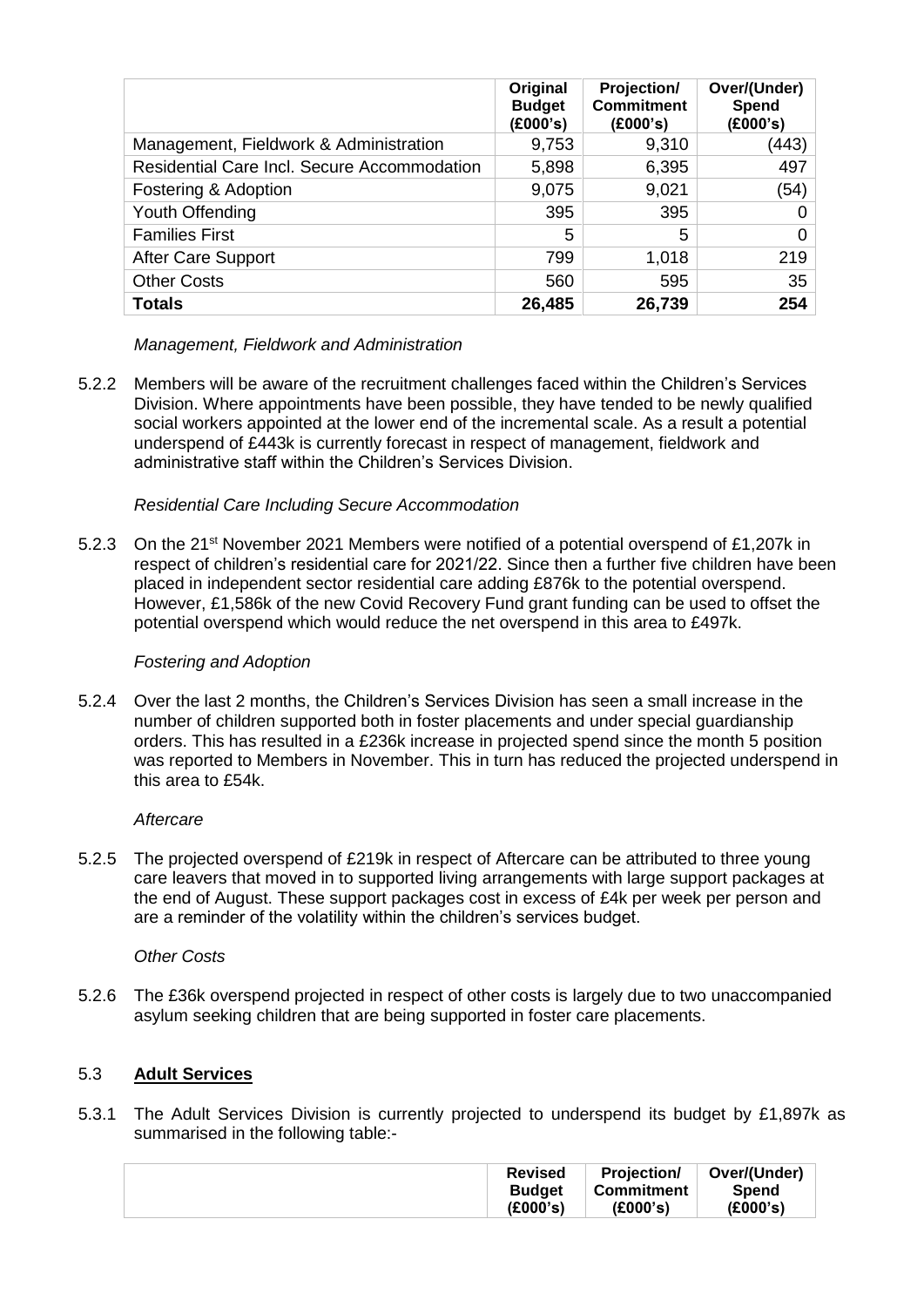|                                           | <b>Revised</b><br><b>Budget</b><br>(£000's) | Projection/<br><b>Commitment</b><br>(£000's) | Over/(Under)<br>Spend<br>(E000's) |
|-------------------------------------------|---------------------------------------------|----------------------------------------------|-----------------------------------|
| Management, Fieldwork & Administration    | 8,686                                       | 8,465                                        | (221)                             |
| Own Residential Care and Supported Living | 6,654                                       | 6,303                                        | (351)                             |
| Own Day Care                              | 4,107                                       | 3,546                                        | (561)                             |
| <b>Supported Employment</b>               | 71                                          | 70                                           | (1)                               |
| Aid and Adaptations                       | 792                                         | 748                                          | (44)                              |
| <b>Gwent Frailty Programme</b>            | 2,410                                       | 2,307                                        | (103)                             |
| Supporting People (net of grant funding)  | 0                                           | 0                                            | 0                                 |
| <b>External Residential Care</b>          | 14,795                                      | 15,089                                       | 294                               |
| <b>External Day Care</b>                  | 1,584                                       | 1,039                                        | (545)                             |
| Home Care                                 | 12,625                                      | 11,827                                       | (798)                             |
| <b>Other Domiciliary Care</b>             | 15,137                                      | 15,341                                       | 204                               |
| Resettlement                              | (1,020)                                     | (1,020)                                      | 0                                 |
| Services for Children with Disabilities   | 1,189                                       | 1,687                                        | 498                               |
| <b>Other Costs</b>                        | 1,261                                       | 992                                          | (269)                             |
| <b>Totals</b>                             | 68,291                                      | 66,394                                       | (1,897)                           |

# *Management, Fieldwork and Administration*

5.3.2 An underspend of £221k is currently projected in respect of Adult Services management, fieldwork and administrative staff. Of this underspend, £89k relates to reduced mileage claims following the continuation of restrictions linked to Covid 19 although this underspend could increase if restrictions continue beyond December. A further £86k can be attributed to fees received by the Client Finances Team in respect of earlier years. The remaining underspend in this area is largely due to the extension of grant funding until 31 $\mathrm{st}$  March 2022, for a post in the Substance Misuse Team.

# *Own Residential Care and Supported Living*

5.3.3 The temporary redeployment of staff from day care and respite care settings during Covid 19 restrictions has reduced the need to employ casual cover for staff absences within residential homes and supported living properties resulting in an overall projected underspend of £351k in this area. These staff have now returned to day services. This underspend has increased by £43k since the month 5 position was reported to Members, largely due to £40k of Covid Recovery Fund grant which will offset some of the cost of undertaking Covid 19 tests within our own residential homes.

## *Own Day Care*

5.3.4 The £561k underspend forecast against our own day care services can be attributed to the reduction in day care provision throughout the Covid 19 pandemic as some posts have remained vacant. This forecast includes provision of £285k in respect of increasing service provision in the latter part of the financial year.

## *Aids and Adaptations*

5.3.5 The £44k projected underspend in this area includes a refund of £25k from the Gwent Wide Integrated Equipment Service (GWICES) in respect of our contributions to the service for the 2020/21 financial year. The remaining underspend is mainly attributable to the inability to source equipment in a timely manner due to lack of tubular steel.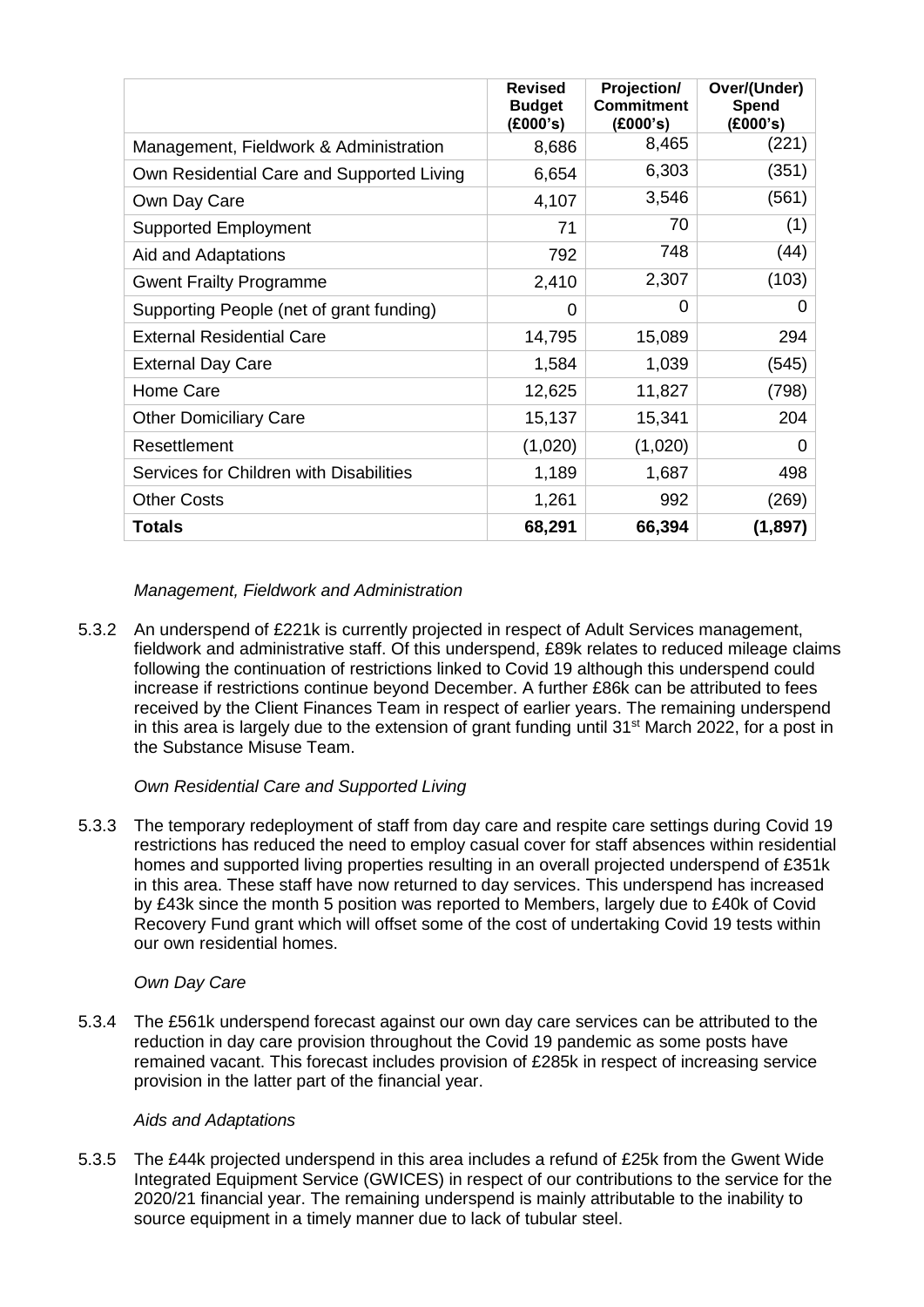## *Gwent Frailty Programme*

5.3.6 The underspend of £103k in respect of the Gwent Frailty Programme reflects the difficulties experienced in recruiting to vacant posts within the Reablement Service, with a number of substantive post holders having been seconded in to newly created grant aided posts.

#### *Supporting People*

5.3.7 Phase 2 of Homeless Support Services has resulted in an increase of around £2.2million in grant funding for Supporting People Services compared with earlier years. However, the Covid pandemic has made it difficult to launch many of the new projects that were planned to use this additional grant funding. As a result, it is anticipated that around £926k of the £8,435k grant funding available in 2021/22 will not be claimed this year. Although, Welsh Government has indicated that any unclaimed funding during 2021/22 may be made available again in 2022/23.

#### *External Residential Care*

5.3.8 A shortfall of around £326k is currently forecast in income from service users, reflecting the reduced levels of income collected in the first quarter of the year following the sales of service users' property. This has been compounded by an increase in placements for adults with learning disabilities at a cost of £172k. However, these pressures have been partially offset by a reduction in short term respite care provision due to Covid 19 restrictions resulting in a net overspend of £294k in this area. It should be noted that it is extremely difficult to predict when service users' properties will be sold along with their sale value and as such, income levels could recover in the remainder of the financial year.

#### *External Day Care*

5.3.9 An underspend of around £545k is forecast in respect of external day care provision. This is largely due to the ongoing reduction of some services in response to Covid 19.

#### *Home Care (In-House and Independent Sector)*

5.3.10 Staff shortages across the sector have continued to limit the capacity of domiciliary care providers resulting in a reduction in service provision, despite rising demand for these services. As a result, we are currently anticipating an underspend of £798k in this area and this could increase further if staff shortages limit our ability to respond to an anticipated increase in demand during the winter period. We currently have a requirement for 1,002 hours of care that we are unable to commission or provide in house.

#### *Other Domiciliary Care*

5.3.11 Demand for supported living placements has increased during 2021/22 resulting in a potential overspend of £886k. However, £440k of the Covid Recovery Fund grant funding can be used to offset the potential overspend which would reduce the net overspend in this area to £446k. This has been further offset by a reduction in shared lives care provision due to Covid 19 restrictions resulting in a net projected overspend of £204k. This assumes that there will be a recovery in the level of shared lives service provision in the latter part of the financial year as Covid 19 restrictions are eased.

#### *Children with Disabilities*

5.3.12 The ongoing pandemic has intensified many of the challenges experienced within families of children with disabilities and has led to an increase in demand for residential and respite care. With some placements costing as much as £7k per week, just a small increase in numbers can have a significant budgetary impact and we are currently projecting an overspend of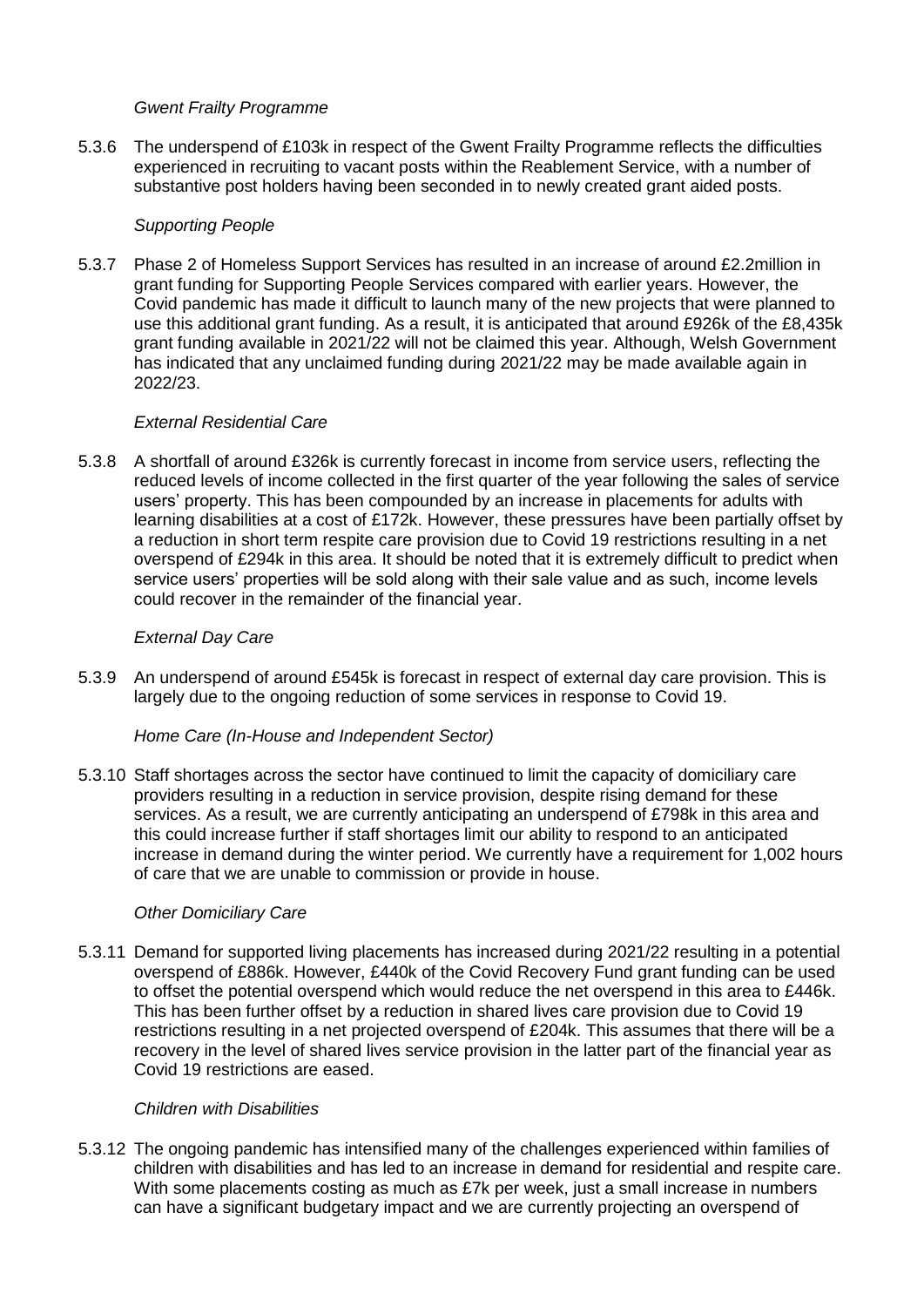£639k in respect of services for children with disabilities. However, £140k of the Covid Recovery Fund grant funding can be used to offset the potential overspend which would reduce the net overspend in this area to £498k.

*Other Costs*

5.3.13 An overspend of £72k in respect of additional staffing cover for the Telecare help line has been offset by a similar amount of additional grant funding in respect of respite for unpaid carers. However there is an anticipated underspend of £269k in this area, largely due to the use of £300k of the Covid Recovery Grant to fund the Caerphilly Cares Service during 2021/22 instead of using growth monies and service reserves.

# 5.4 **Service Strategy and Business Support**

5.4.1 The service area is currently projected to underspend by £1,094k as summarised in the following table: -

|                               | <b>Revised</b><br><b>Budget</b><br>(E000's) | <b>Projection/</b><br><b>Commitment</b><br>(E000's) | Over/(Under)<br>Spend<br>(£000's) |
|-------------------------------|---------------------------------------------|-----------------------------------------------------|-----------------------------------|
| Management and Administration | 913                                         | 898                                                 | (15)                              |
| <b>Office Accommodation</b>   | 225                                         | 230                                                 | 5                                 |
| <b>Office Expenses</b>        | 153                                         | 126                                                 | (27)                              |
| <b>Other Costs</b>            | 865                                         | (192)                                               | (1,057)                           |
| <b>Totals</b>                 | 2,156                                       | 1,062                                               | (1,094)                           |

## *Management and Administration*

5.4.2 The underspend of £15k in respect of management and administration is largely due to spinal column point savings.

## *Office Accommodation*

5.4.3 The additional cost of running the Cwm Ifor Family Centre site in Caerphilly, which was previously funded by Barnados, has been largely offset by a reduced recharge from Aneurin Bevan University Health Board due to the temporary closure of the dining facilities at the Rhymney Resource Centre. A net overspend of £5k is predicted in respect of office accommodation costs as a result.

## *Office Expenses*

5.4.4 Restrictions on staff attending our office buildings due to Covid 19 has led to a reduction in printing and postage costs which has contributed to a projected underspend of £27k in this area.

## *Other costs*

- 5.4.5 The underspend of £1,057k projected in this area can largely be attributed to the Welsh Government's Covid 19 Hardship Grant Scheme.
- 5.4.6 Around £5,345k has been claimed through this grant scheme between April and October 2021 including £793k to support in-house service provision. Welsh Government have indicated that this scheme would remain in place in full until the end of September 2021 at which point it would begin to taper off for the remainder of the current financial year. Based on recent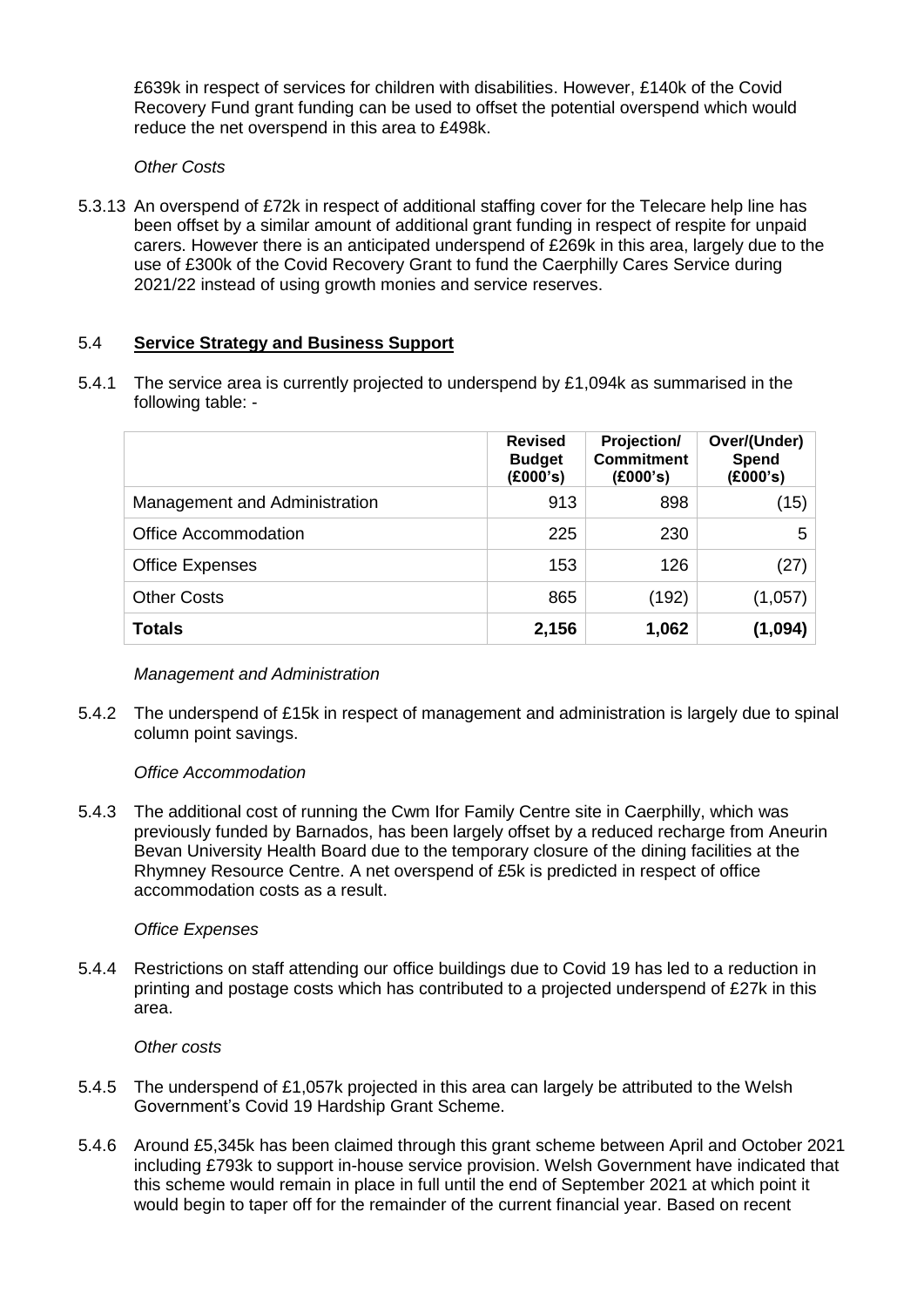occupancy levels within care homes and taking account of the tapering arrangement, it is thought that the total claim for the year could amount to around £7.6million including over £1.1million to support in-house services.

5.4.7 While some additional in-house costs due to Covid 19 are easily identifiable (e.g. Covid 19 testing in care homes) much of the additional costs are less identifiable such as sickness cover provided by existing staff and lost income due to reduced occupancy. These less identifiable costs are captured within the Adult Services projected costs reported in section 5.3 of this report while the grant funding has been captured within the Business Support projections reported in section 5.4 of this report. As a result, a net underspend of £1,060k relating to the Covid 19 Hardship Grant is now included within the £1,094k underspend identified for Service Strategy & Business Support. A summary of Covid 19 related costs and grant funding is provided in the following table.

|                                                    | <b>Costs</b><br><b>Accrued to</b><br><b>31st</b><br><b>October</b><br>2021 | <b>Potential</b><br><b>Costs</b><br><b>November</b><br>2021 to<br><b>March 2022</b> | <b>Total</b><br><b>Anticipated</b><br><b>Cost for</b><br>2021/22 |
|----------------------------------------------------|----------------------------------------------------------------------------|-------------------------------------------------------------------------------------|------------------------------------------------------------------|
| <b>Children's Services</b>                         |                                                                            |                                                                                     |                                                                  |
| Residential placements                             | £199,860                                                                   | £60,400                                                                             | £260,260                                                         |
| Vehicle hire to enable social distancing           | £6,529                                                                     | £4,607                                                                              | £11,136                                                          |
| <b>Sub Total Children's Services</b>               | £206,389                                                                   | £65,007                                                                             | £271,396                                                         |
| <b>Adult Services</b>                              |                                                                            |                                                                                     |                                                                  |
| Financial support to care providers                | £2,786,252                                                                 | £2,230,143                                                                          | £5,016,395                                                       |
| Additional support for service users               | £429,922                                                                   | £238,381                                                                            | £661,373                                                         |
| <b>Personal Protection</b>                         | £32,115                                                                    | £18,988                                                                             | £51,103                                                          |
| Independent Homes- Lateral Flow Testing            | £164,293                                                                   | £210,000                                                                            | £374,293                                                         |
| In-House testing                                   | £24,635                                                                    | £15,000                                                                             | £39,635                                                          |
| <b>Sub Total Adult Services</b>                    | £4,344,746                                                                 | £1,869,716                                                                          | £6,214,462                                                       |
| <b>SSP Enhancement Scheme</b>                      | £34,111                                                                    | £24,069                                                                             | £58,180                                                          |
| <b>TOTAL IDENTIFIABLE COSTS</b>                    | £4,585,246                                                                 | £1,958,792                                                                          | £6,544,038                                                       |
| ADD IN-HOUSE STAFF COSTS AND<br><b>LOST INCOME</b> | £759,274                                                                   | £301,273                                                                            | £1,060,547                                                       |
| <b>TOTAL W.G. GRANT CLAIMABLE</b>                  | £5,344,521                                                                 | £2,260,065                                                                          | £7,604,586                                                       |

#### 5.5 **Conclusion**

5.5.1 An underspend of £2,896k is currently forecast for Social Services for 2021/22 (including transport costs). However, the Covid 19 pandemic continues to curtail service activity in many areas during the current financial year and has also led to increased staffing vacancies, reduced travel costs and reduced office running costs. These underspends along with the one-off Recovery Fund grant are unlikely to recur in future years once Covid 19 restrictions have been lifted. However, there is an underlying increase in demand for childcare placements, supported living placements and domiciliary care for adults. The pandemic has also highlighted the fragilities in the social care market, which could lead to pressure on fee levels once Welsh Government Hardship Fund support is withdrawn. These issues are not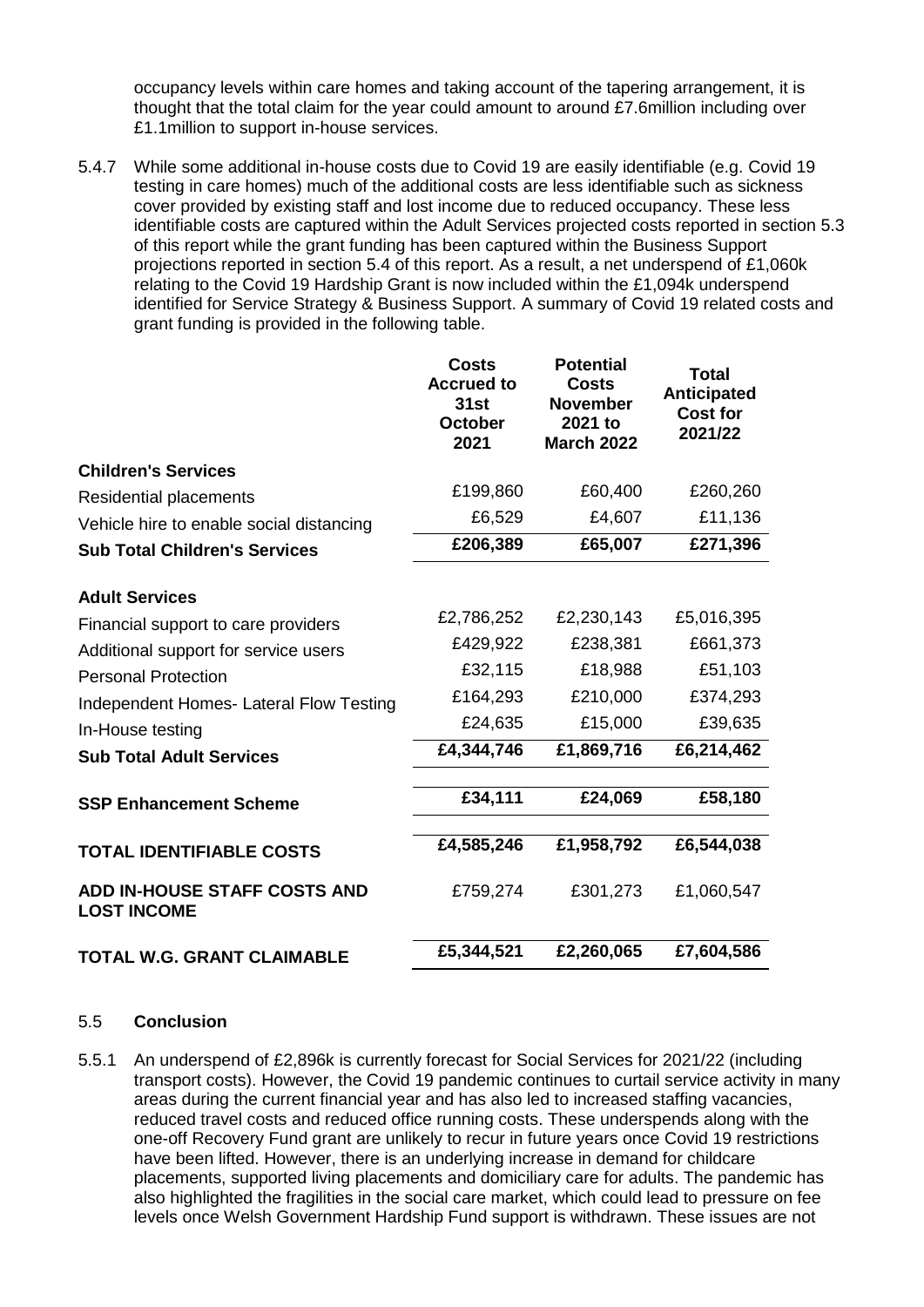unique to Caerphilly and are being considered at both a regional and national level with the aim of securing long-term financial stability across the social care market.

## **6**. **ASSUMPTIONS**

- 6.1 The projections within this report assume that day services, shared lives services and staff travelling will begin to recover towards pre-pandemic levels in the latter part of the financial year as restrictions are eased.
- 6.2 The projections within this report assume any pay award that may be agreed for 2021/22 will be matched by a budget virement from the corporate contingency budget that was created for this purpose.

## **7. SUMMARY OF INTEGRATED IMPACT ASSESSMENT**

7.1 An Equality Impact Assessment is not needed because the issues covered are for information purposes only, therefore the Council's full EIA process does not need to be applied.

#### **8. FINANCIAL IMPLICATIONS**

8.1 As detailed throughout the report.

### **9. PERSONNEL IMPLICATIONS**

9.1 There are no direct personnel implications arising from this report.

### **10. CONSULTATIONS**

10.1 All consultation responses have been incorporated into this report.

# **11. STATUTORY POWER**

11.1 Local Government Acts 1972 and 2003 and the Council's Financial Regulations.

## **12. URGENCY (CABINET ITEMS ONLY)**

- 12.1 This report is for information only and as such does not require a Cabinet decision.
- Author: Mike Jones, Financial Services Manager, jonesmj@caerphilly.gov.uk

Consultees: David Street, Corporate Director for Social Services, streed@caerphilly.gov.uk Jo Williams, Assistant Director for Adult Services, willij6@caerphilly.gov.uk Gareth Jenkins, Assistant Director for Children's Services, jenkig2@caerphilly.gov.uk Stephen Harris, Head of Financial Services & S151 Officer, harrisr@caerphilly.gov.uk Cllr. Shayne Cook, Cabinet Member for Social Services, cooks3@caerphilly.gov.uk Cllr. Donna Cushing, Chair, cusshid@caerphilly.gov.uk Cllr. Carmen Bezzina, Vice-Chair, bezzic@caerphilly.gov.uk